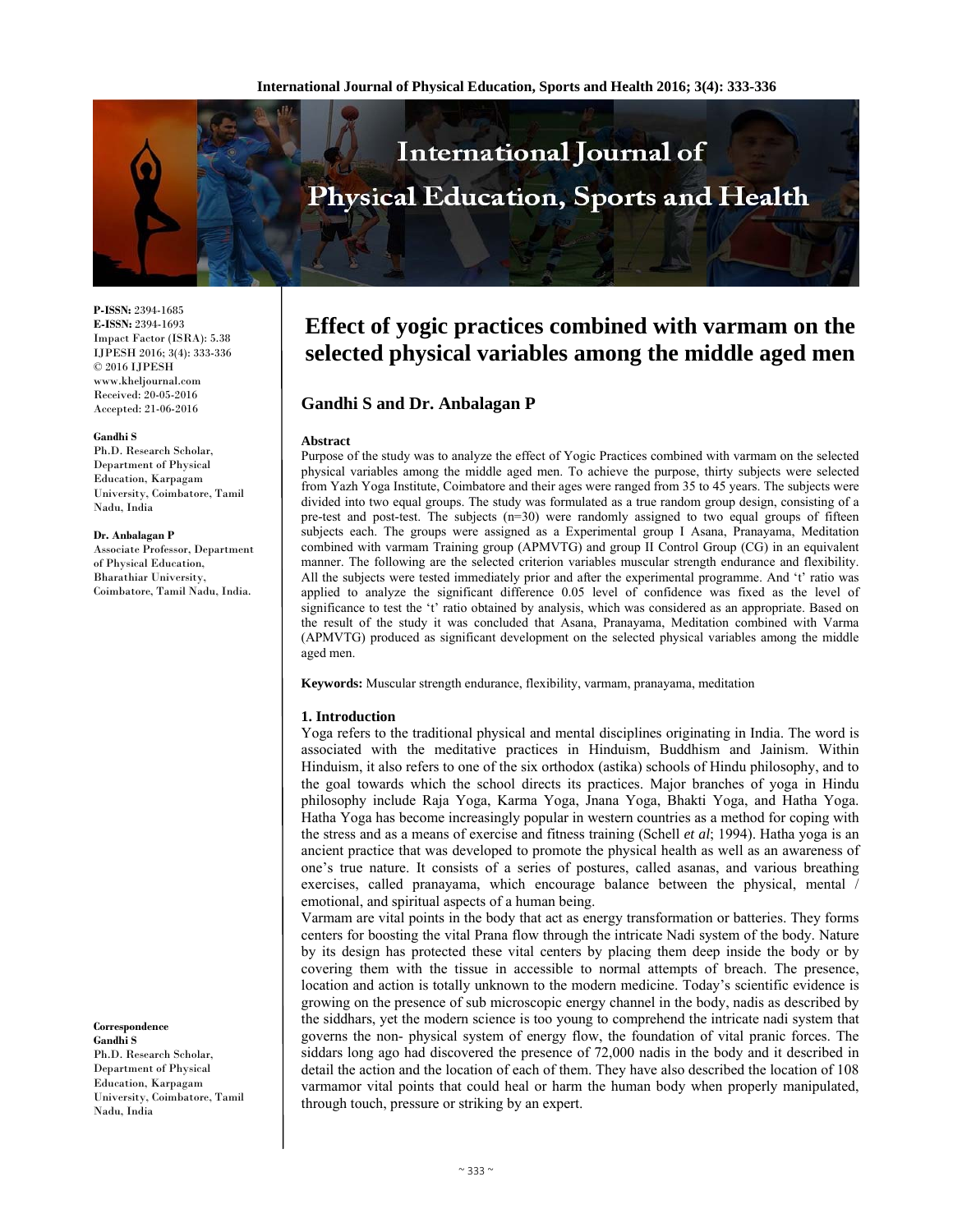## **1.1 Statement of the Problems**

Purpose of the study was to analyze the effect of Yogic Practices combined with Varmam on the selected Physical variables among middle age men**.** 

## **1.2 Hypotheses**

This study were hypothesized in the following ways

It was hypothesized that there were significant improvement on the selected variables through Asana, Pranayama, and Meditation combined with Varmam training among middle age peoples

#### **2. Methods and Procedure 2.1 Selection of the Subjects**

Thirty middle aged men were selected as the subjects by adopting the purposive random sampling technique and they were selected from Coimbatore city. The age of the subjects ranged from 35 to 45 years.

# **2.2 Experimental design**

For this study 30 middle aged men were the selected as subjects by adopting purposive random sampling technique and they were selected from Coimbatore city. The subject's age ranged from 35to 45 years. The subjects were divided into two equal groups namely Asana, Pranayama, Meditation combined with Varmam training group (APMVTG) and Control Group(CG)each consisting of 10 subjects. The subjects were tested to find out the physical variables. The Muscular Strength Endurance was assessed by the sit ups test and the Flexibility was assessed by the sit and reach. The Experimental group-I Asana, Pranayama, Meditation combined with Varmam training group participated the varied mode of Yogic Practice training with the Varmam massage were given for the period of weekly five days and total twelve weeks were given the training. As far as the subjects in the group II - Control Group (CG) was concerned; they were not given any specific training. The data were collected before and after the training period and the adjusted posttest were analyzed by Analysis of Covariance (ANCOVA). The level of significance for the study was chosen s 0.05

# **2.3 Varmam points**

For this study Yogic Practices combined with Varmam points were used for stimulating some of the Varma Points. The points (sites / centers / stations) was controlled the life-energy flow and absorb the energy from one or more organs or varma points and pump it to other one or more organs or varma points systematically. On the other hand, it is a station in which the energy was stored and conducted through the channel - network. So the job of the varma point was to enhance the force that regulate the flow of the life-energy through the channels.

# **2.4 Selection of the variables and tests**

Measurements were made during the weeks prior to the 12 week of training programme. All the procedures were demonstrated prior to the testing of Muscular Strength Endurance and was it measured by the Sit Ups. The Sit Ups procedure was practiced like first they have to lie down on the floor placing your feet either under object that will not move or by having a partner to hold them and Place their hands behind the head and lock them together by clasping the fingers. Elevate the upper body creates an imaginary V-shape with the thighs likewise the Flexibility was measured by sit and reach test. The sit-and-reach apparatus had the 25cm mark equivalent to the point where the feet touched the box. The subject, is to sit barefoot with the legs fully extended with the soles of the feet laced flat against the horizontal cross board of the apparatus, inner edge of the sole have placed 2cm from the scale, keeping the knee have fully extended, arms evenly stretched and the palms down. The subjects has bent and reached forward (without jerking) pushing the sliding marker along the scale with the fingertips as for forward as possible. The position of maximum flexion must be held for approximately two seconds. The test is repeated twice. and the maximum distance reached was recorded to the nearest 0.5cm.

## **2.5 Training programme**

Asana, Pranayama, Meditation, and Varmam Training Practice (APMVTG) was given for five days in a week. From 6.00 am to 7.00 am for 12 weeks. Each Yoga and Varmam training session consisted of 1 hours of Yoga Asana, Pranayama, Meditation with Varmam points.

| <b>Training Components</b>                        | <b>Number</b><br><b>Number of repetition</b> |  | <b>Duration for</b> | <b>Holding the</b> | <b>Total</b>      |
|---------------------------------------------------|----------------------------------------------|--|---------------------|--------------------|-------------------|
|                                                   | of asanas                                    |  | one asana           | posture            | duration          |
| Prayer and Basic Movements, Preparatory Practices |                                              |  |                     |                    | 10 <sub>mts</sub> |
| Trikonasana                                       |                                              |  |                     |                    |                   |
| Uttanpadasana                                     |                                              |  |                     |                    |                   |
| Viruchagasana                                     |                                              |  |                     |                    |                   |
| Utkatasana                                        |                                              |  |                     |                    |                   |
| Pirayasana                                        |                                              |  |                     |                    |                   |
| Ardha Kati Asana                                  |                                              |  |                     |                    |                   |
| Arthachakrasana                                   |                                              |  |                     |                    |                   |
| Virabhadrasana                                    | 15                                           |  | $1.20$ min          | 15 seconds         | 20mts             |
| Natarajasana                                      |                                              |  |                     |                    |                   |
| Parsvakonasana                                    |                                              |  |                     |                    |                   |
| Padangusthasana                                   |                                              |  |                     |                    |                   |
| Marjariasana                                      |                                              |  |                     |                    |                   |
| Ustrasana                                         |                                              |  |                     |                    |                   |
| Yoga Mudra                                        |                                              |  |                     |                    |                   |
| Parvatasana                                       |                                              |  |                     |                    |                   |
| Nadisudhhi                                        |                                              |  |                     |                    |                   |
| Bhastrika Pranayama                               |                                              |  |                     |                    |                   |
| Anulom Vilom (2:8:4)                              |                                              |  |                     |                    |                   |
| Kapalbhati                                        |                                              |  |                     |                    | 10 <sub>mts</sub> |
| (25 expulsion)                                    |                                              |  |                     |                    |                   |
| Udgeeth Pranayama (1:4)                           |                                              |  |                     |                    |                   |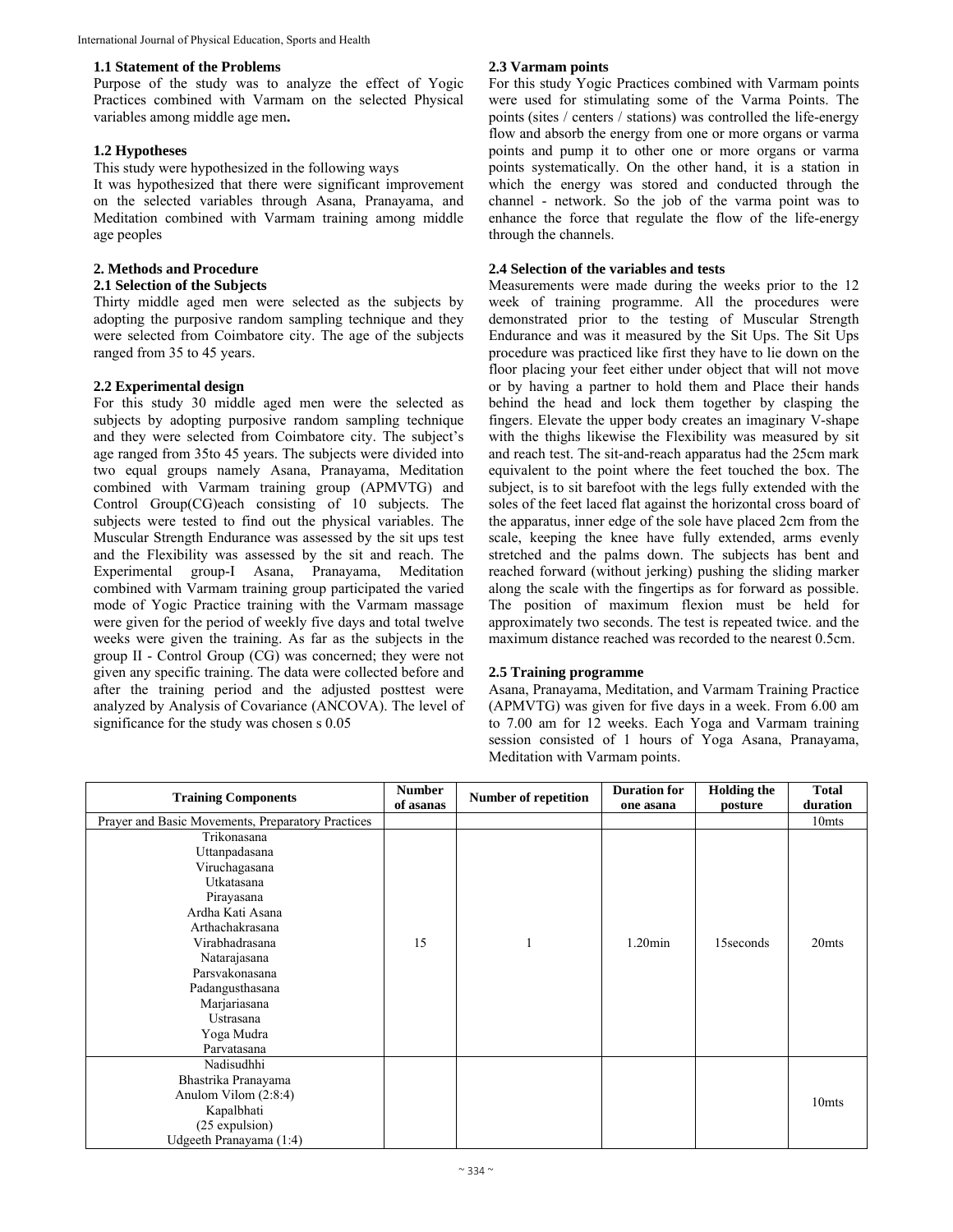| Varmam Points                            |  |  |                   |
|------------------------------------------|--|--|-------------------|
| Kondai Kolli                             |  |  |                   |
| Pidari Kalam                             |  |  | 10 <sub>mts</sub> |
| Adapakalam                               |  |  |                   |
| Kheel Adangal                            |  |  |                   |
| Thilardhakalam                           |  |  |                   |
| Mantra Meditation Mindfulness Meditation |  |  | 9 <sub>mts</sub>  |
| Closing Prayer (Asatoma Sadgamaya)       |  |  | 1 <sub>mts</sub>  |
| Total                                    |  |  | 60 <sub>min</sub> |

During the training, varmam points were given to stimulate the pranan (vital energy). Pranana had stimulated for about 21 seconds by touching the points, giving circulate movement, giving pressure, taping, twisting, blowing air and kneading. Although individual yoga techniques are universally standard, various exercises sequences and duration of each movement are dependent on the individual instructors. Whereas the

asanas pranayama meditation was practiced in their ability, only a limited numbers of asanas pranayama meditation were completed at each yoga session. The subjects were beginners in the practice of asana, pranayama meditation and varmam only fundamental asanas, pranayamas, meditation were introduced in this study. The subjects were encouraged to do all the exercises as accurately as possible

**Table I:** Significance of Mean Gains/Losses between Pre and Post –Test of Asana, Pranayama, Meditation and varmam Training Group (Apmvtg)

| Variables                                | <b>PreTest Mean <math>\pm</math> SD</b> | Post-Test Mean $\pm$ SD | <b>MD</b> | <b>SEM</b> | 't'-Ratio | <b>Value</b> |
|------------------------------------------|-----------------------------------------|-------------------------|-----------|------------|-----------|--------------|
| Muscular Strength Endurance (in numbers) | $5.75 \pm 1.12$                         | $20.45 \pm 1.54$        | 4.70      |            | 21.48*    | 0.000        |
| Flexibility (in centimeters)             | 18.85±2.01                              | 22.05±2.14              | 3.20      | 0.32       | 9.96*     | 0.000        |

\*Significance at 0.05 level (degrees of freedom 1, 19, 2.09)

Table I shows the obtained 't' ratio between the pre and posttest on selected variables were 21.48 (Muscular Strength Endurance), 9.96 (Flexibility), the obtained 't' ratios were tested at 0.05 level of significance. From the result, it was inferred that the mean gains/ losses made from pre to post tests were statistically significant and confirm the effect of yogic practices combined with varmam were given training on Asana, Pranayama, Meditation and Varmam Training group (APMVTG)

In the Asana, Pranayama, Meditation and Varmam Training Group (APMVTG) changes made from pre to post were 4.70 (Muscular Strength Endurance), 3.20 (Flexibility), As the changes in Asana, Pranayama, Meditation and Varmam Training Group (APMVTG)were found statistically significant from the result of 't' ratios.





**Table II:** Significance of Mean Gains/Losses between Pre and Post –Test of Yogic Practice and Varmam on Selected Physical Variables Control Group

| <b>Variables</b>                         | <b>PreTest Mean <math>\pm</math> SD</b> | Post-Test Mean $\pm$ SD | MD   | <b>SEM</b>            | 't'-Ratio | <b>Value</b><br>D. |
|------------------------------------------|-----------------------------------------|-------------------------|------|-----------------------|-----------|--------------------|
| Muscular Strength Endurance (in numbers) | .5.55±1.10                              | $16.10 \pm 1.25$        |      | 0.28                  | . 99      | 0.061              |
| Flexibility(in centimeters)              | $18.50 \pm 2.19$                        | 18.80±2.12              | 0.30 | $\sim$ $\sim$<br>U.ZJ | .30       | 0.209              |

\*Significance at 0.05 level (degrees of freedom 1, 19, 2.09)

Table II shows the obtained 't' ratio between the pre and posttest on selected variables were 1.99 (Muscular Strength Endurance), 1.30 (Flexibility) 0.909. The obtained 't' ratios were tested at 0.05 level of significance. From the result it was inferred that the mean gains/ losses made from the pre to post tests were statistically not significant and confirm the control was not influenced on Yogic Practices combined with the Varmam on Selected Physical Variables.

In Yogic Practices combined with Varmam on Selected Physical Variables made the changed from pre to post were 0.55 (Muscular Strength Endurance), 0.30 (Flexibility), The changes in Yogic Practices combined with the Varmam on Selected Physical Variables were found statistically not significant from pre to post-test. **Fig II:** Bar Diagram Shows the Significance of Mean Gains/Losses